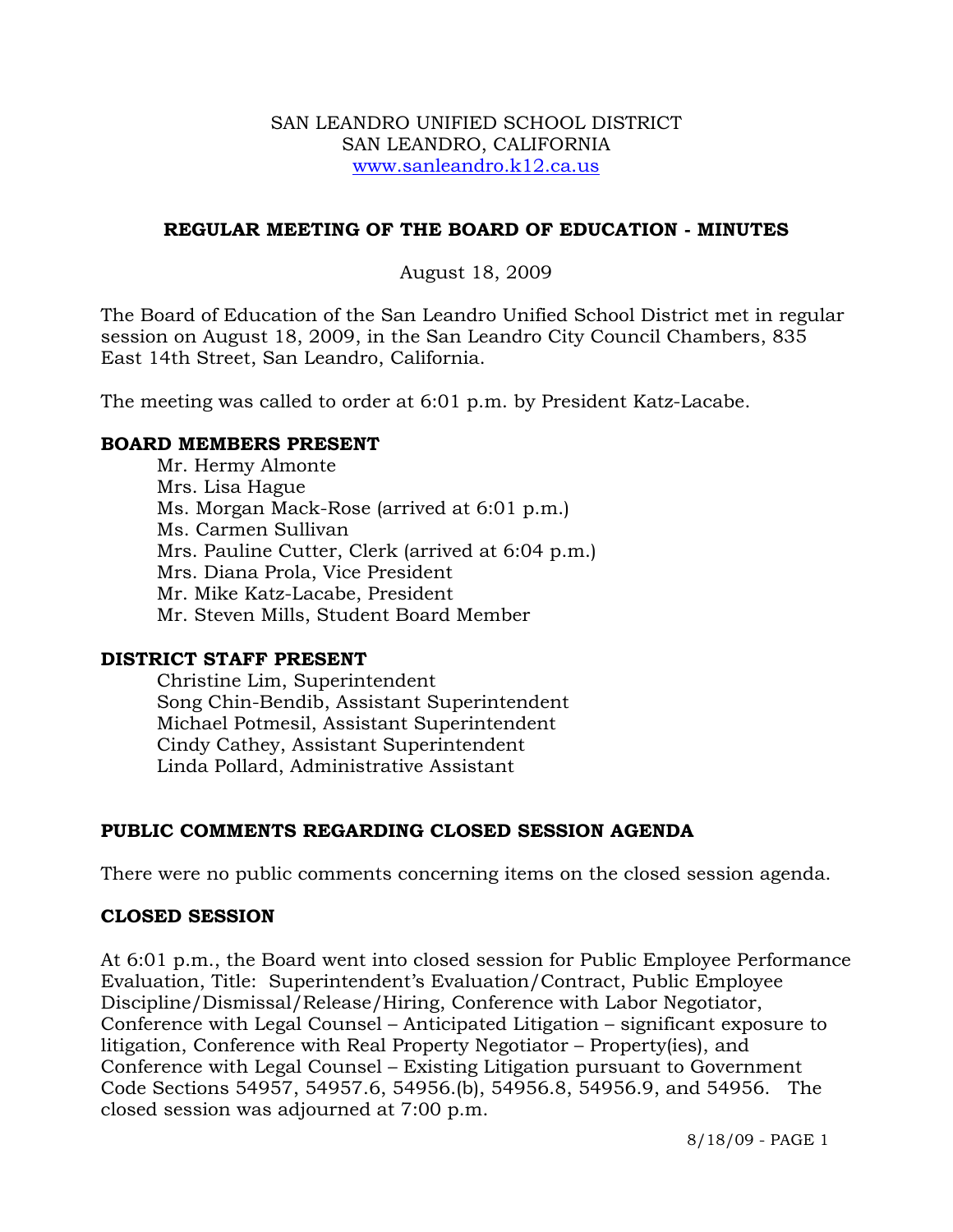The Board returned to open session at 7:05 p.m. with the Pledge of Allegiance to the Flag. President Katz-Lacabe said the Board had been in closed session where the following action was taken:

• On a motion made by Trustee Prola and seconded by Trustee Sullivan, the Board authorized the Superintendent to proceed with an appeal on a Writ of Mandate by a 7-0 vote.

# **APPROVAL OF AGENDA**

On a motion made by Trustee Hague and seconded by Trustee Sullivan, the Board approved the agenda for the regular meeting of August 18, 2009, by a 7-0 vote.

## **PRESENTATIONS**

- \* East Bay Schools Insurance Group (EBSIG) awarded San Leandro Unified School District with a 2009 Loss Control Safety Award for extraordinary compliance determined by the 2008-2009 Northern California ReLief (NCR) inspection recommendations. The special efforts of Song Chin-Bendib and Greg Dyer for their exceptional management of general District safety, and their determination to obtain special hazard analyses is highly acclaimed among all 16 Alameda County East Bay School Insurance Group members.
- \* Ali Cannon outlined his major roles and responsibilities as a result of new grants he was instrumental in acquiring for the District. With 21st Century ASSETS, he will be working closely with both high schools to implement \$457,000/year over the next five years to establish comprehensive afterschool programs at SLHS and Lincoln. The Homeless Education Base Grant Award of \$50,000 for the next three years will enable us to continue to outreach, better identify, and serve homeless children and youth in our district. Mr. Cannon gave a PowerPoint Presentation outlining these new funding sources and also offered some training to the Board on Best Practices for serving Homeless Youth. He concluded with a recent example of how he connects with community partners by acknowledging Oakland Unified School District (OUSD) and Feed the Children for their generous contributions of 240 backpacks and additional supplies.
- \* Daniel Chaja, Assistant Director of Research and Program Evaluation, presented the results of the Spring 2009, California Standards Test (CST) taken by students in grades 2-11. Daniel shared district-wide data in English Language Arts, Math, Science, History/Social Science, longitudinal and disaggregated by statistically significant subgroups. Highlights included:
	- An increase in the percent of students performing at the proficient or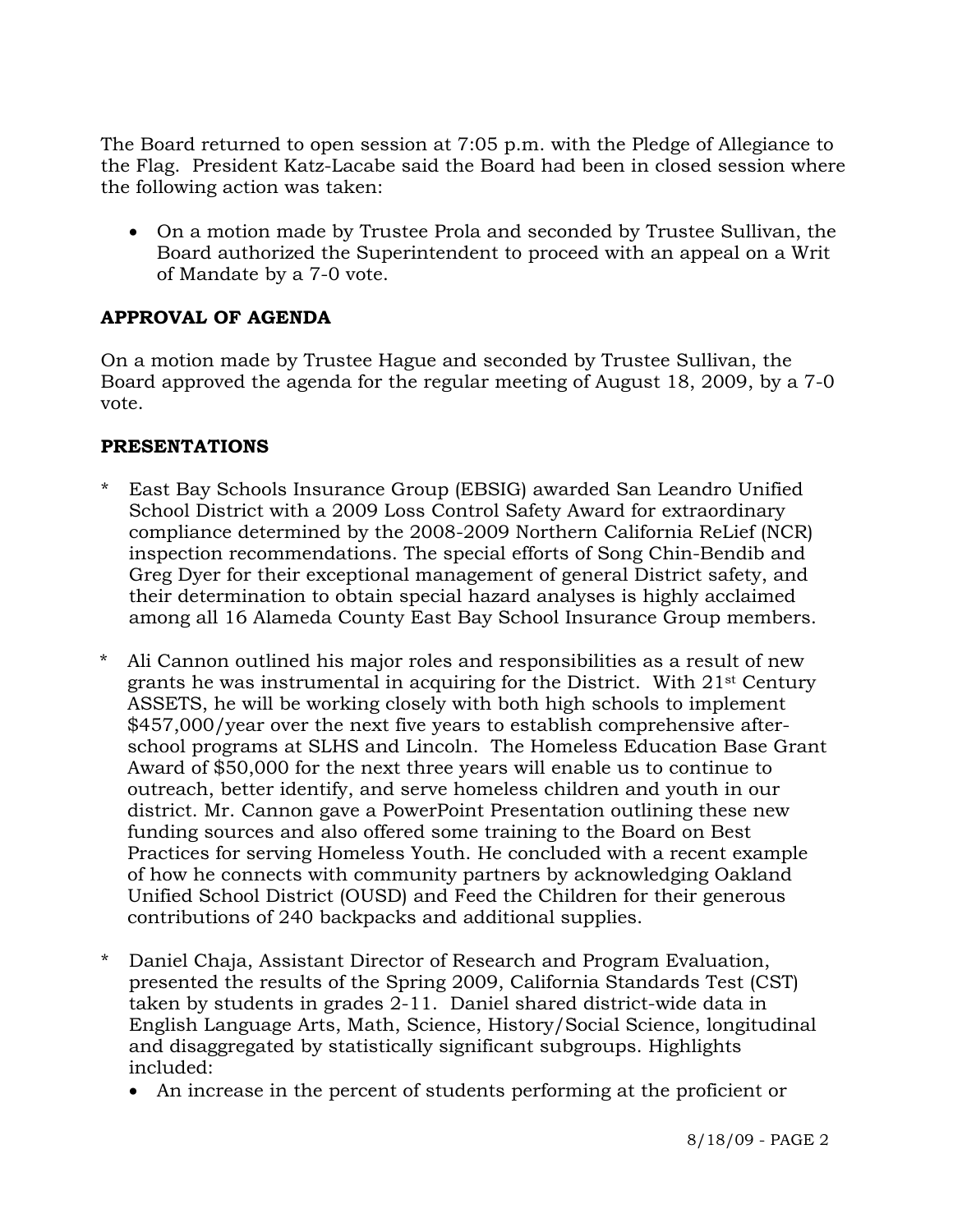advance levels in English-language arts, with Madison and Monroe Elementary schools showing double digit gains of 12% and 10% respectively.

- Nine out of twelve schools showed an increase in the percent of students at the proficient or advance levels in Math, with Garfield and Washington Elementary schools demonstrating gains of 10% and 9%, respectively.
- Fourth grade showed the most impressive overall grade-level performance, who demonstrated a 15% growth in ELA and 11% growth in math.

Mr. Chaja stated that San Leandro continues to show improvement for all students while decreasing the racial disparity of student performance. Most notably:

- Second grade students as a whole increased by 5% in proficient or advanced in English-language arts, African American students increased by 6%, and Hispanic/Latino students increased 8%.
- Fourth grade students as a whole increased by 11% in proficient or advanced in math, African American students increased by 20%, and Hispanic/Latino students increased 8%.
- Fifth grade students as a whole increased by 2% in proficient or advanced in English-language arts, African American students increased by 8%, and Hispanic/Latino students increased 5%.
- Sixth grade students as a whole increased by 3% in proficient or advanced in English-language arts, African American students increased by 10%, and Hispanic/Latino students increased 5%.
- Seventh grade students as a whole increased by 9% in proficient or advanced in English-language arts, African American students increased by 10%, and Hispanic/Latino students increased 11%.

 The Superintendent acknowledged and congratulated staff for all of their work towards raising the achievement of all students while focusing on closing the racial predictability of the achievement gap, noting that 6-year trend data indicates that African American and Hispanic/Latino students are achieving far better than they have before. Mr. Chaja later added that he would pass on a copy of this 6-year data to the Board.

 During a question and answer period related to the data presented, staff addressed areas focusing on

- The District's plan with regards to negative challenges, and interventions
- Sharing and receiving information/input with parents
- Theories regarding the increased performance in 4<sup>th</sup> grade and the drop in ELA scores at the high school
- How scores affect Program Improvement identification
- What is impacting the scores *i.e.* increased assessments, or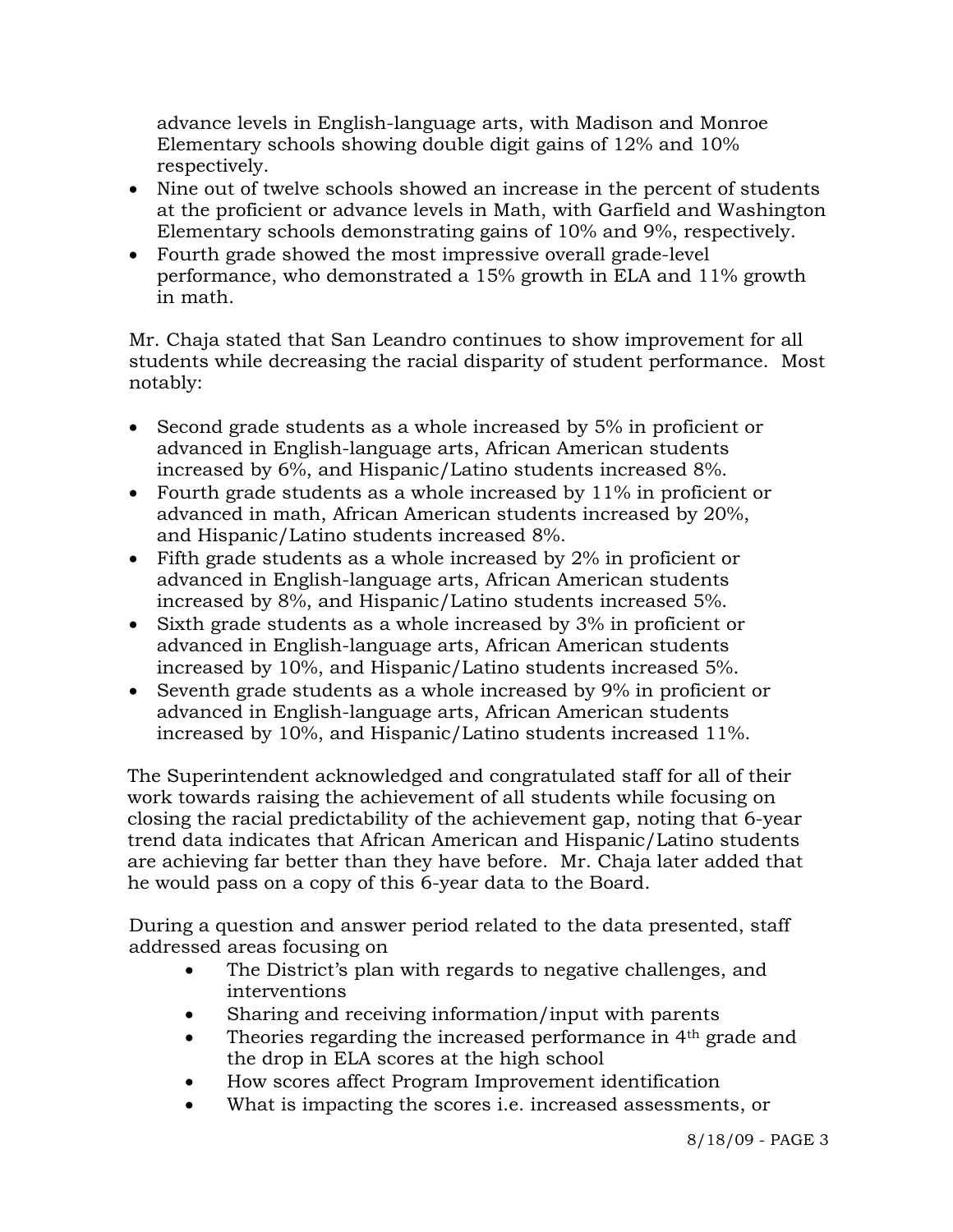# emphasis on cultural relevant teaching strategies

# **PUBLIC TESTIMONY ON NON-AGENDA ITEMS**

- Mark Montoya, Jefferson Elementary School PTA president, addressed the Board regarding the lack of Board visibility at Jefferson Elementary. He also voiced his support for Superintendent Lim, noting that her performance warrants an extension to her contract.
- Hendy Huang, representing the Chinese/Asian community addressed the Board regarding test scores and urged the Board to focus on improving education, teaching, and keeping politics out of the schools and District.
- Freddye Davis, President of Alameda County South NAACP, thanked the Board for responding so quickly to her with regards to the extension of Superintendent Lim's contract. She spoke in support of the Superintendent and urged the Board to lend their support.
- James Isaac addressed the Board in support of Superintendent, echoing a previous comment "to get politics out the educational future of the students."
- Talia Jones, District parent, voiced her support for the Superintendent acknowledging her ability to bring the community together during the Measure B process.
- Gregory Daniel, District parent, addressed the Board in support of Superintendent Lim, adding that the District is making progress. He urged the Board to celebrate the accomplishments, listen to the parents, look at the positive, and "do what's right."
- Carmen Jefferson, addressed the Board regarding outdated teaching techniques and the need for updated instructional materials, and teachertraining in the area of technology and subject matter. She also voiced her support for the Superintendent.

Following public comments, Trustee Cutter suggested that sites might personally invite Board members to their school, as a way of bridging the communication between the two.

Following public comment the Board took a break at 9:05 p.m. and reconvened at 9:15 p.m.

## **REPORTS**

1) Correspondence – Clerk Cutter reported receipt of the following emails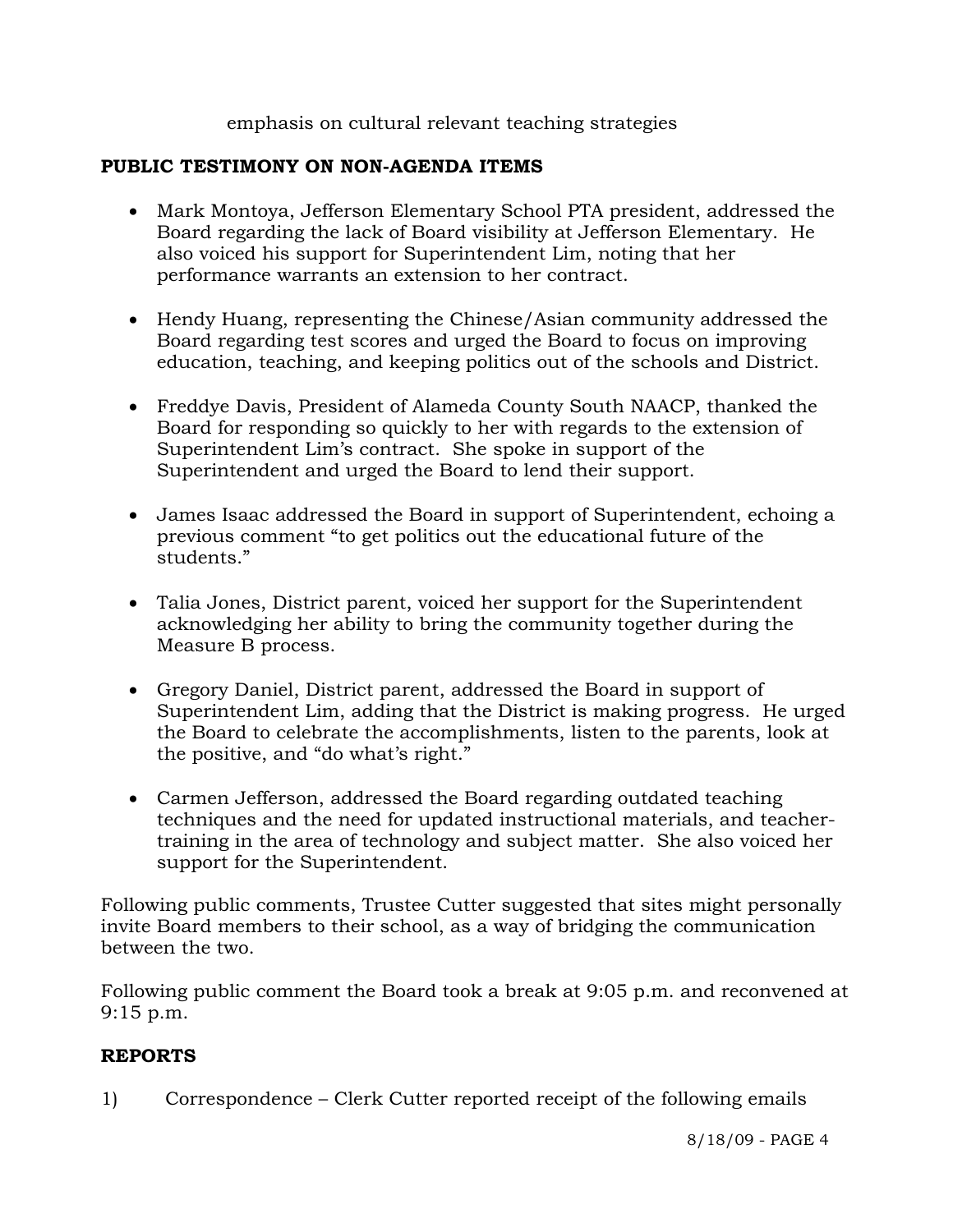from August 5, 2009 – August 16, 2009: From Patricia McCarley regarding concern about enrollment procedures; from Carol Delton regarding restoring CSR to our schools and resources available to restore educators to classrooms and sites; from Katy McCarthy regarding restoring CSR to our Title 1 Schools; Carolyn Carr regarding invitation to TARI, and from Hendy Huang, Jeni Engler, and Mark Montoya regarding support for Chris Lim Superintendent.

2) Student Board Member Report - Steven Mills, Student Board Member, reported that Associate Student Body and site administration met and agreed upon the following procedures for "Homecoming Day" October 23:

- October 23 will be early dismissal for students. Homecoming Rally will take place from 2-3 p.m. in the quad
- Freshman, Sophomores, Juniors and Seniors will decorate the gym walls in their assigned theme around Pixar movies
- Rallies during lunch to support all fall sports' teams will begin after October 23
- Discussions for alternatives to the car parade and "running through the halls" are in progress

In addition he reported that:

- August 17-August 20 School Registration, 3 p.m. to 7 p.m.
- August 20 from 10 a.m. to 12 noon Freshman Orientation Freshmen will be entertained with skits and be taken on tours to help acquaint them to the school
- 3) Union Representative Reports
	- Mark Hamilton, on behalf of the San Leandro Teachers' Association (SLTA) urged the Board to look carefully at the information emailed from Carol Delton regarding funding and class size reduction. He hoped that this valuable information could be used as SLTA and the District begin their work together to improve the District this year.
	- Jeannette McNeil, Bancroft Middle School Vice Principal, on behalf of the San Leandro Managers' Association (SLMA), updated the Board on how the sites are coping with the many changes that have occurred due to the budget crisis i.e. increased student/teacher ratio to 24:1 in K-3rd grade, and reduced number of counselors. She also acknowledged the STAR data results, recognizing that while there is still work to do, we need to stop and celebrate the increases that our students have made, celebrate the growth and those who have made it possible such as families, students, teachers, District administrators, and bargaining unions. On a personal note, Ms. McNeil stated that when she was a teacher and member of SLTA she supported Superintendent Lim, and will "continue to support her as

8/18/09 - PAGE 5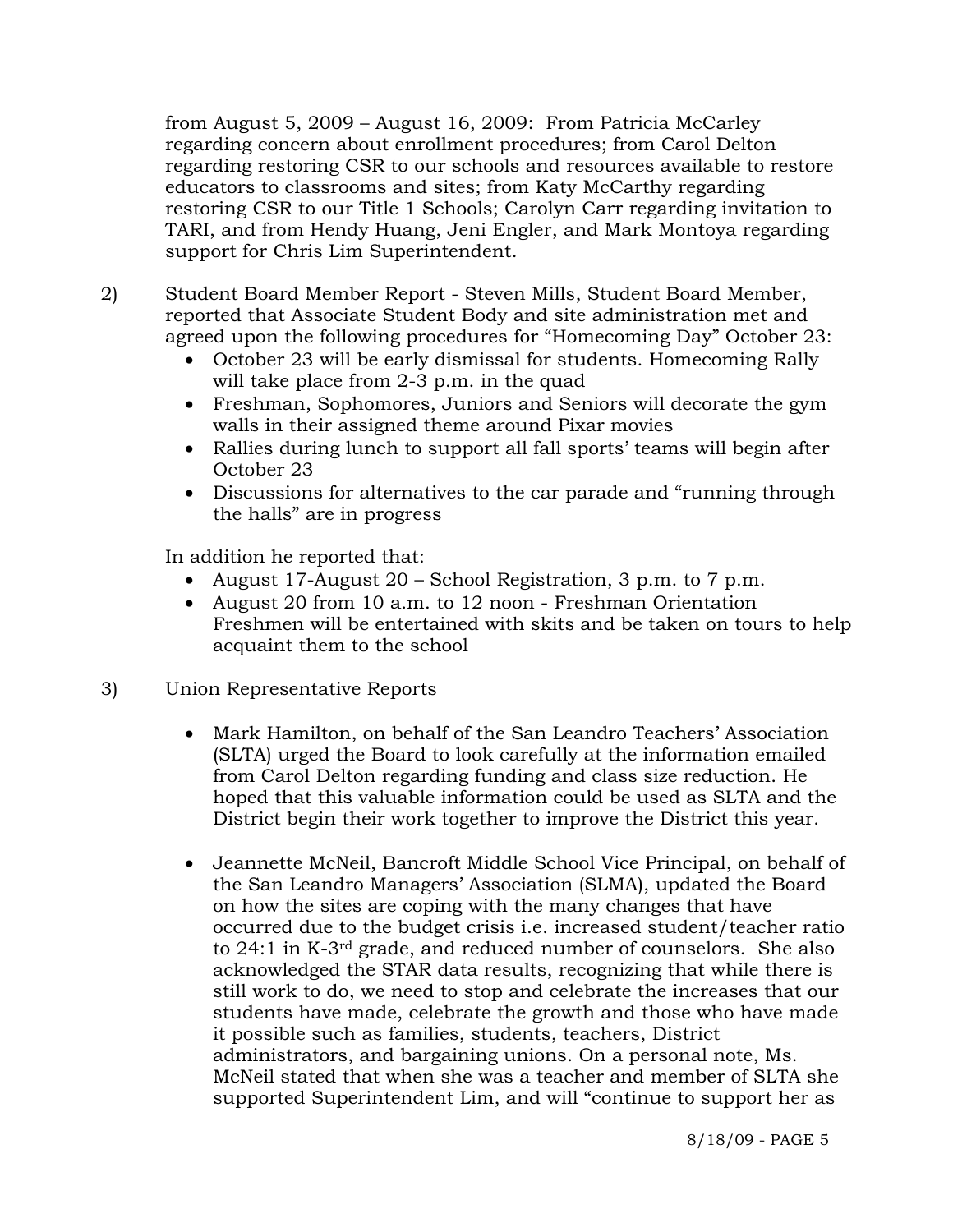an administrator working for the educational success of all students."

- 4) Superintendent's Report Superintendent Lim provided the following report:
	- She attended the CTA Summer Institute in UCLA, where she was part of a panel that demonstrated how you implement race work. She acknowledged that the warm reception she received by the CTA made her feel like we were "partners in this work." The Superintendent also highlighted 6-year disaggregated data that illustrated the performance growth in ELA and math since she came to the District six years ago, where all students have progressed and more rapidly our African American and Hispanic/Latino students.
	- Responding to questions regarding the use of QEIA and Title funds with regards to Class Size Reduction (CSR) the Superintendent noted that
		- QEIA must fund mandates first such as class size reduction at K-3 and grades 4 and 5, adding while this will be a potential savings to the general fund, the state will deduct our revenue limit as a result of it.
		- Title I funds can be used for CSR in certain circumstances; however, because the District has a targeted assisted Title I program (not schoolwide) funds can only be used to supplement services for those students identified as Title I in Title I schools, otherwise it would be considered supplanting.

In addition, the Superintendent reported that she

- Welcomed eight new teachers to the District
- Had the opportunity to open up the three-day TARI workshop at San Leandro High School. The workshop will continue for two more days, and she invited the Board to Room 102 at the high school to observe their work.
- The Superintendent invited the Board to join the parents at Bancroft Middle School for a barbeque on Monday, August 24 at 5 p.m. which follows orientation that begins at 4 p.m. Bancroft is piloting a Parents Institute for Quality Education (PIQE) Program for parents, which is funded through GEAR UP.
- At the request of the Superintendent, Assistant Superintendent of Business Song Chin-Bendib shared the following financial cost should the District go from 24 to 22:1 CSR:
	- 22:1 \$469,000 (K-3) District-wide
	- 20:1 \$469,000 for grade 1 and \$368,500 for grade 2

In addition, Ms. Chin-Bendib further clarified the financial impact by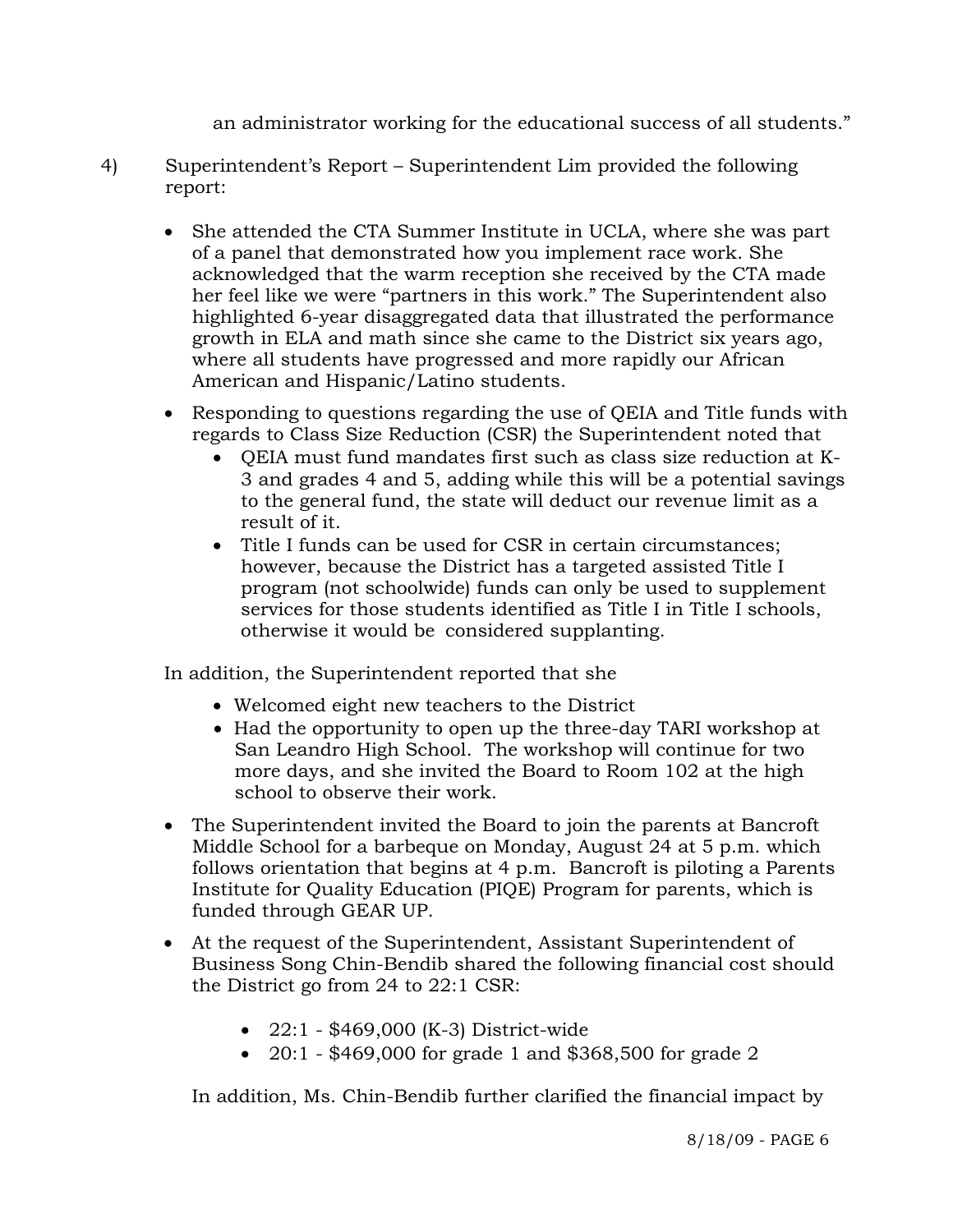reviewing previous and current budget conditions that the information has been based on.

- 5) Board Representatives' Reports
	- Eden Area Regional Occupational Program –Trustee Almonte reported that the Council approved the 2009-2010 school calendar, the Conflict of Interest Code Policy, and the Western Association of Schools and Colleges (WASC) Accreditation Commission granted Eden Area ROP a six-year term, expiring June 30, 2015.

# **CONSENT ITEMS**

Human Resources

2.1-C Acceptance of Personnel Report

Educational Services

- 3.1-C Acceptance of Donations
- 3.4-C Memorandum of Understanding between the San Leandro Unified School District and Chabot Community College – Las Positas Community College District (CLPCCD)/Chabot for GEAR Up Program

## Business Operations

- 4.1-C Ratification of Payroll for June 2009
- 4.2-C Approval of Bill Warrants
- 4.3-C Intra-Budget Transfers for July 2009
- 4.4-C Agreement to Provide Food Services for Head Start Programs at Madison Elementary School, Jefferson Elementary School, and the San Leandro Adult School/Muir Campus

On a motion made by Trustee Cutter and seconded by Trustee Sullivan, the Board approved the remaining consent items by a 7-0 vote.

Human Resources

- 2.2-C Resolution #09-42 to Authorize a Holder of a Single Subject or Standards Teaching Credential to Teach Out of Major/Minor Subject Area – Education Code 44258.2
- 2.3.C Resolution #09-43 to Authorize a Holder of a Multiple Subject or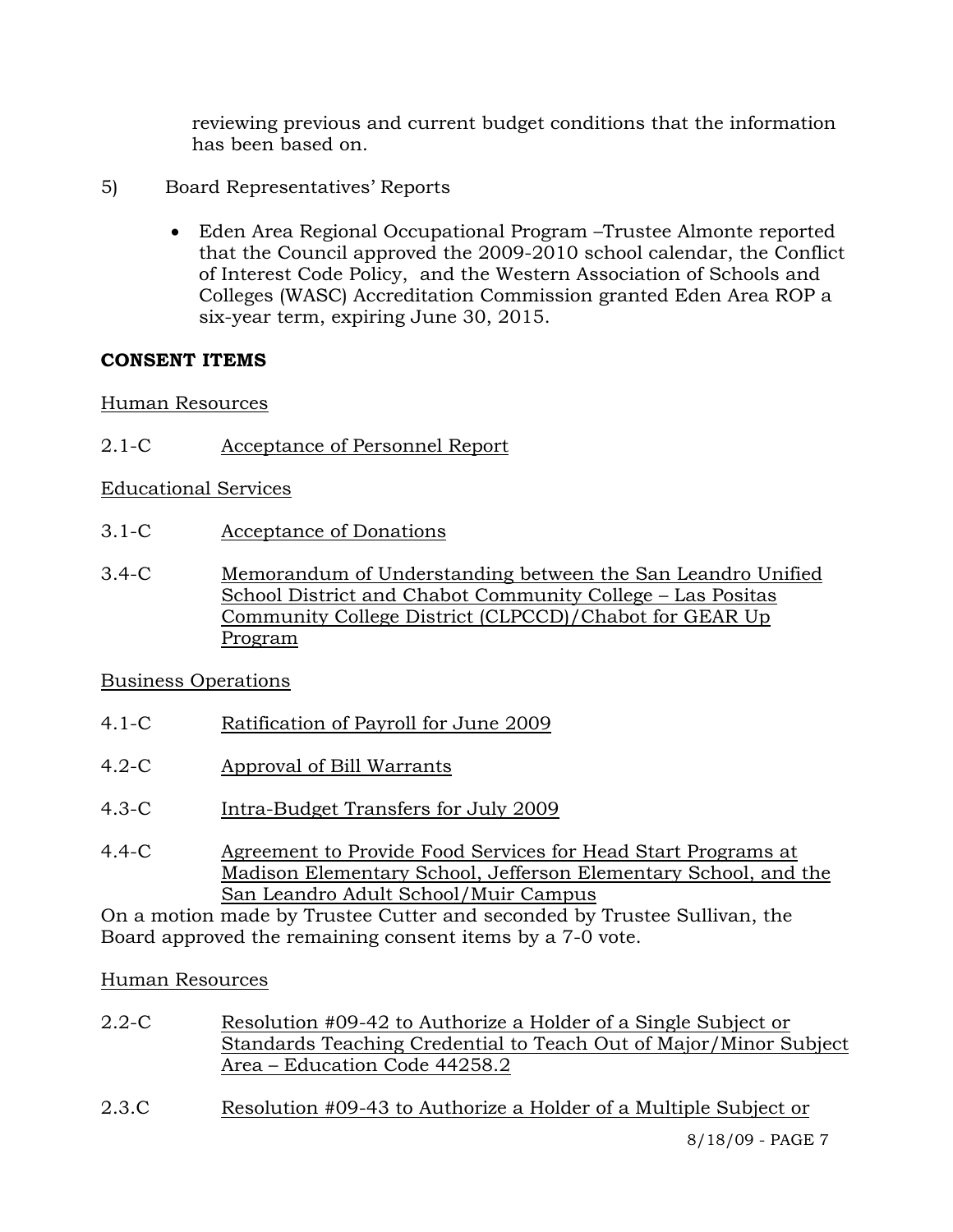Standards Teaching Credential to Teach Out of Major/Minor Subject Area – Education Code 44256(b)

Responding to Trustee Sullivan, Assistant Superintendent Mike Potmesil explained that the District has submitted resolutions authorizing a holder of a single subject or multiple subject standard teaching credential to teach out of their major/minor subject area in the past; however, the District has been notifying the teachers and the principal of the school site that teachers need to attach an authorization to teach these courses to their credential or complete their credentialing in these areas.

On a motion by Trustee Sullivan and seconded by Trustee Cutter, the Board approved 2.2-C, Resolution #09-42 to Authorize a Holder of a Single Subject or Standards Teaching Credential to Teach Out of Major/Minor Subject Area – Education Code 44258.2, and 2.3-C, Resolution #09-43 to Authorize a Holder of a Multiple Subject or Standards Teaching Credential to Teach Out of Major/Minor Subject Area – Education Code 44256(b) by a 7-0 vote.

Educational Services

3.2-C Non-Public School Contracts

In response to Trustee Almonte, staff explained that the District was not serving students in Santa Rosa, rather that this particular San Leandro student had a placement in a non-public school located in Santa Rosa.

In response to Trustee Prola, Assistant Superintendent Cindy Cathey explained that contracts are written annually; however, the District is only obligated for the length of time the student is actually attending the out-of-district facility. In this case, the District paid only \$4,300 for the one-month that the student attended the Santa Rosa facility, adding that the student has been placed back in San Leandro.

On a motion made by Trustee Almonte and seconded by Trustee Prola, the Board approved the Non-Public School Contracts by a 7-0 vote.

## 3.3-C San Leandro Adult School Course Offerings for 2009-2010

Trustee Mack-Rose commented that the Effective Parenting Techniques courses being offered brought to mind the Jeffery Canada's "Harlem Children's Zone program. She urged the Adult School to consider expanding these types of course offerings along the lines of the Jeffery Canada model, stating that compelling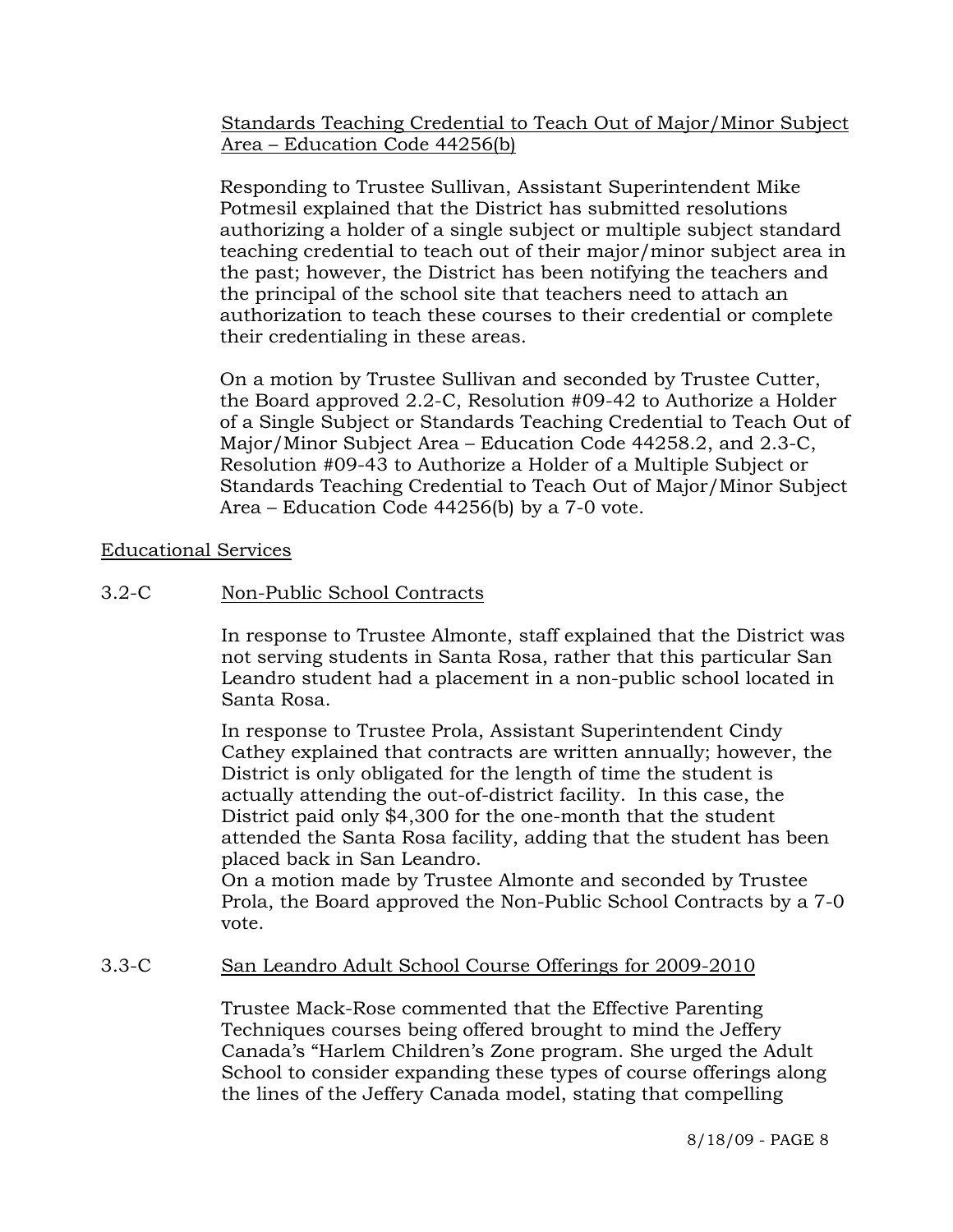evidence has shown that by reaching parents early, students perform better.

On a motion made by Trustee Mack-Rose and seconded by Trustee Cutter, the Board approved the San Leandro Adult School Course Offerings for 2009-2010 by a 7-0 vote.

## 3.5-C Scope of Work Agreement between Washington Elementary School and Girls Incorporated of Alameda County to Provide Counseling Services for Eligible Students

Assistant Superintendent Cindy Cathey explained that as part of this blended funding model approach in covering costs for mental health services at Washington Elementary School, Girls Inc. is committing to cover the remainder of the \$26,755 total cost of the program, \$4,500 of which is being provided by Washington Elementary School.

On a motion made by Trustee Almonte and seconded by Trustee Mack-Rose, the Board approved the scope of work agreement between Washington Elementary School and Girls' Incorporated of Alameda County to provide counseling services for eligible students by a 7-0 vote.

## Business Operations

- 4.5-C Contract for Legal Services with Fagen Friedman & Fulfrost, LLP for the 2009-2010 School Year
- 4.6-C Contract Services with McArthur & Levin, LLP (Special Education Legal Services ) for the 2009-2010 School Year
- 4.7-C Contract Services with School & College Legal Services for the 2009- 2010 School Year
- 4.8-C Contract Services with Orbach, Huff & Suarez LLP (Measure B Legal Services)
- 4.9-C Contract Services with Ruiz and Sperow, LLP for the 2009-2010 School Year

Trustee Prola was concerned about the wide-range of hourly professional rates and costs and expenses such as in-office photocopying between the law firms coming to the Board for consideration. Trustee Prola would like to see the District consider narrowing down the selection. Staff explained that entering into a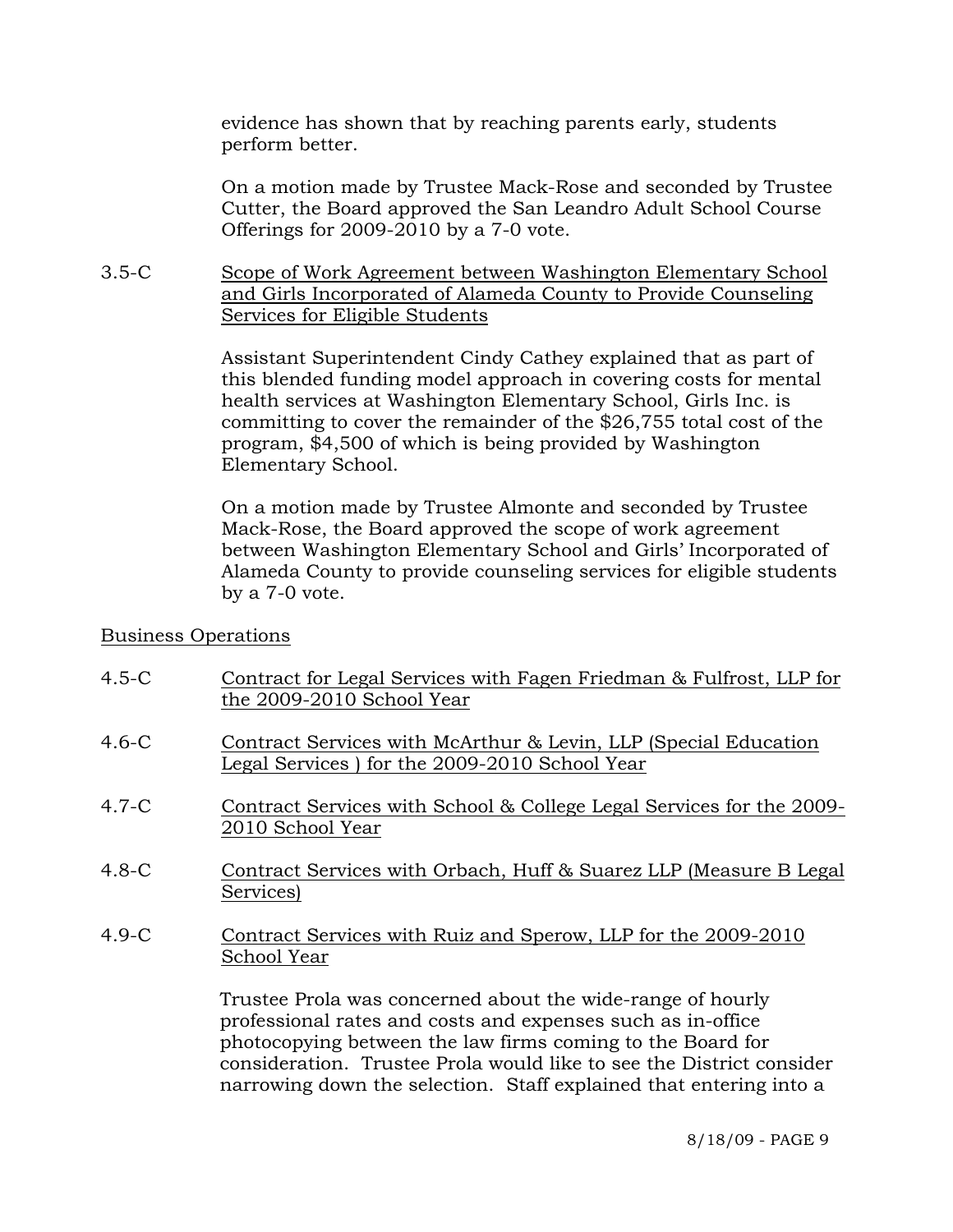contract with the firms does not obligate the District to use their services.

Following the explanation, on a motion made by Trustee Prola and seconded by Trustee Sullivan, the Board approved the 4.5-C, Contract for Legal Services with Fagen Friedman & Fulfrost, LLP for the 2009-2010 School Year; 4.6-C, Contract Services with McArthur & Levin, LLP (Special Education Legal Services ) for the 2009-2010 School Year; 4.7-C, Contract Services with School & College Legal Services for the 2009-2010 School Year; 4.8-C, Contract Services with Orbach, Huff & Suarez LLP (Measure B Legal Services), and 4.9-C, Contract Services with Ruiz and Sperow, LLP for the 2009- 2010 School Year, by a 7-0 vote.

# **CONFERENCE**

## Educational Services

## 3.1-CF Student Intervention Coordinator Position and Job Posting

The Board discussed and considered approving the Student Intervention Coordinator job description and position funded from ASSETS grant (60%) and the California High School Exit Exam (CAHSEE) support fund (40%).

San Leandro High School Principal Linda Granger shared some background information pointing out that since initially creating a position in 2007-2008 to provide additional during-the-day support to students who have not passed one or both portions of the California High School Exit Exam (CAHSEE) we have learned that the demands of the position require extended hours beyond the teacher workday, supervision and of staff, and the maintenance of student/parent confidentially.

With the increased construction that is taking place at the site, the preparation to be done for the opening of the 9th grade campus, and the addition of the new ASSETS grant program and requirements beginning in 2009-2010, staff is recommending that this newly created Student Intervention Coordinator be an administrative position who will be able to take on all of the duties outlined in the job description, manage the programs that need to be managed and allow the current administrative staff to fulfill their responsibilities. In addition, the high school is seeking to combine the .40 FTE CAHSEE position and the new .60 FTE ASSETS position to a 1.0 FTE Student Intervention Coordinator.

The Board was concerned about increasing administrative staff at this time and the breakdown of the funding sources. Trustee Prola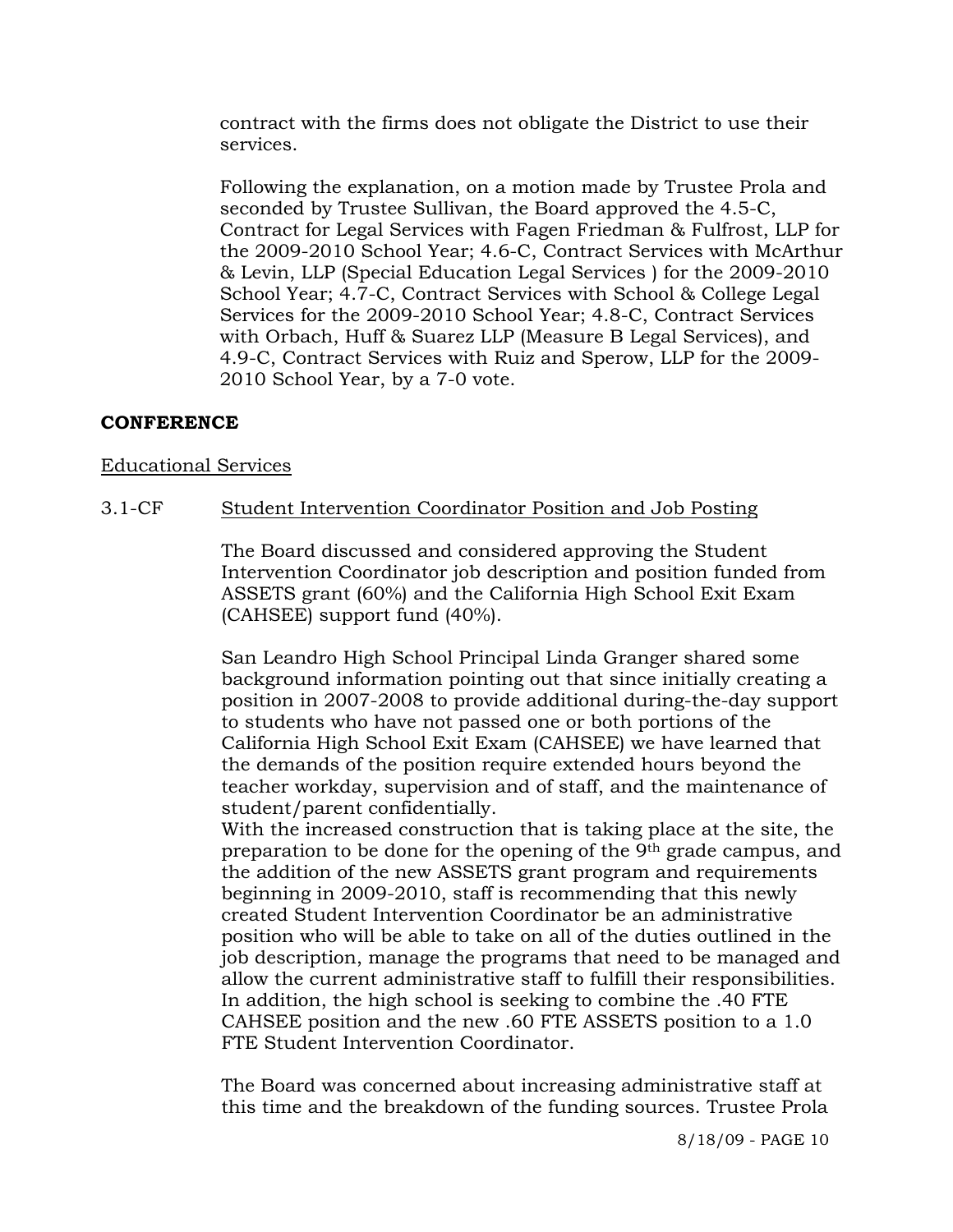felt that while she was not totally opposed to the funding recommendation, she could not support the proposal as it was being presented.

On a motion made by Trustee Cutter and seconded by Trustee Almonte, the Board approved the Student Intervention Coordinator Position and Job Posting by a 6-1 vote. Trustee Prola voting no.

#### **INFORMATION ITEMS**

#### Business Operations

#### 4.1-I Miscellaneous Receipts

Miscellaneous receipts in the amount of \$10,451,007.73 have been deposited in the Treasury of Alameda County.

## **ADDITIONAL SUGGESTIONS AND COMMENTS FROM BOARD MEMBERS**

• Trustee Hague commented that she was participating in the August 4 Board meeting via teleconference from New York on August 4 where she was working as part of a teaching American history grant. Trustee Hague said that she toured underground-railroad sites, abolitionists'-movement sites, women's suffrage sites and worked with primary resource documents from the 1600s, adding that three San Leandro High School teachers were among the participants.

In addition Trustee Hague raised the several questions regarding H1N1 (swine  $fln:$ 

- 1) If given the opportunity, will the District be offering vaccinations?
- 2) Does the District have procedures in place should an outbreak occur?
- 3) Is there a mechanism in the works for continued instruction?
- 4) What alternate methods are being considered?
- Trustee Cutter commented on "Keep Music Rockin" Foundation, suggesting that the Board acknowledge Chairman Rick Richards at a future Board meeting.

Regarding the Washington Elementary School fire, Trustee Cutter commented that she alerted the neighborhood, asking them to call the police should they see anything happening at the site.

Trustee Cutter would also like the Superintendent to address a schoolwide Title I program.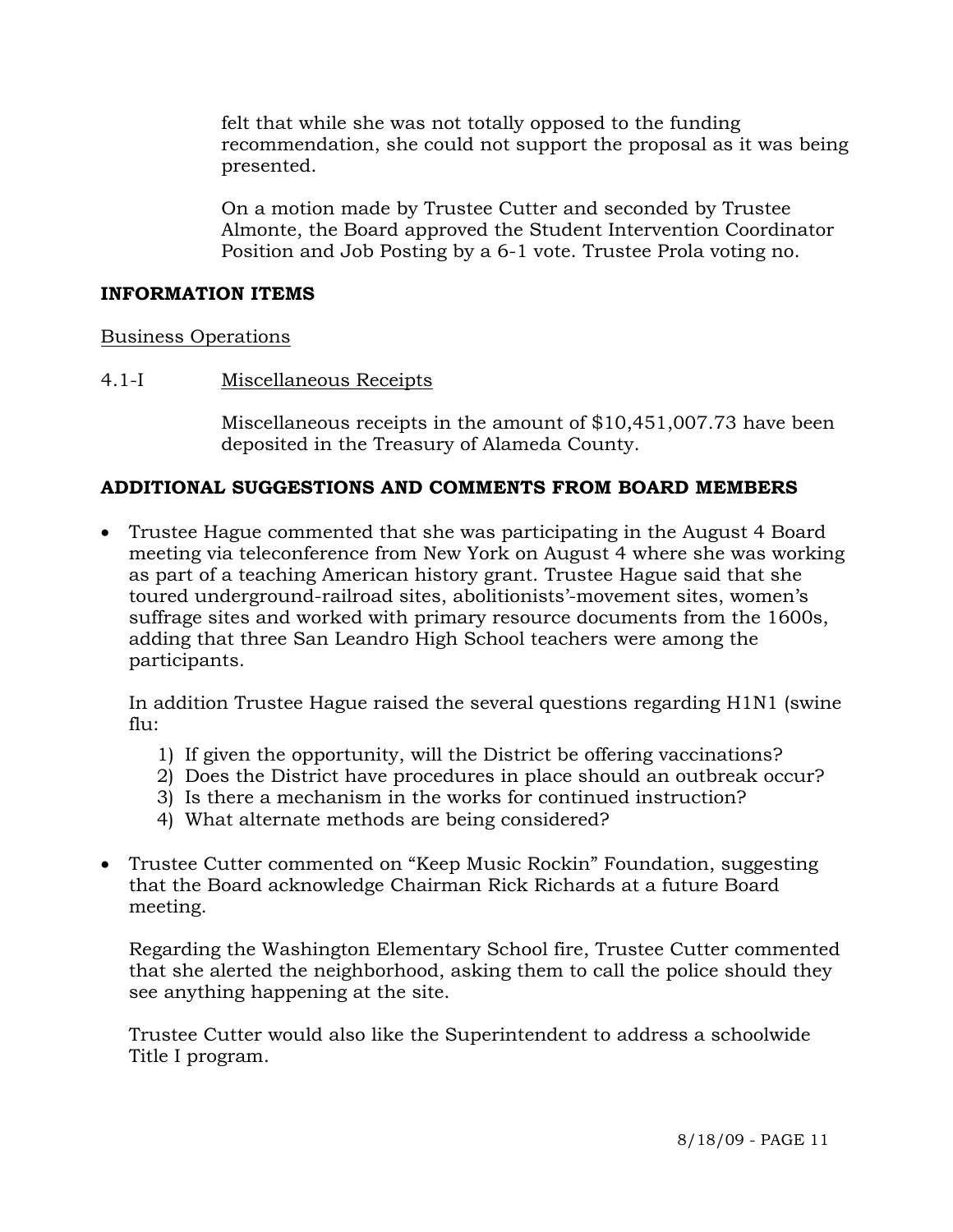• Trustee Prola asked for an update on the crossing guards and School Resource Officers. The Superintendent explained that with the lack of crossing guards due to funding, the principals are discussing plans, noting that adult volunteers would be covered under the District's insurance. Regarding SRO officers, the District is down to one officer; however, protocols are in place to alert them.

Trustee Prola commented on a letter she received from East Bay Mud regarding their long range water issue plan, adding that they have offered to make a presentation on the impact to the District.

Trustee Prola attended The San Leandro Art Association Arts Festival. There were several entries from Monroe Elementary and San Leandro High. She encouraged other school sites to consider participating in the future.

The San Leandro Sports Foundation is sponsoring a Walk-A-Thon in October, adding that participating elementary schools can keep the money raised at their site, and sports teams can designate the funds for transportation, etc. Trustee Prola also suggested that the Board might want to volunteer their services for this event.

At 10:15 p.m., Trustee Mack-Rose motioned to extend the meeting to 10:40 p.m., which was seconded by Trustee Cutter and approved by the Board by a 7-0 vote.

• Trustee Mack-Rose commented on funding for Board training, noting that she was planning on attending the CSBA training in December. She asked for and received consensus to have the Finance Committee discuss possible funding options, since previous identified funding in 2008-2009 was not available for 2009-2010.

With the upcoming Board retreat scheduled for September, Trustee Mack-Rose felt it would helpful if the Board was the able to review information regarding effective Board governance prior to the meeting.

Trustee Mack-Rose commented that she was looking forward to the equity training on August 20. She also reported that she met with Louise Music the Alameda County TARI Coordinator, and that she will be supporting "sweeping" every available Adult School fund balance before increasing CSR in K-3.

Trustee Mack-Rose also asked staff for an update on the status of the District meeting the 3% reserve in 2010-2011.

• Trustee Sullivan thanked the community for voicing their concerns and gratitude for the work implemented by Superintendent Lim and her team. Trustee Sullivan also acknowledged the work done by Assistant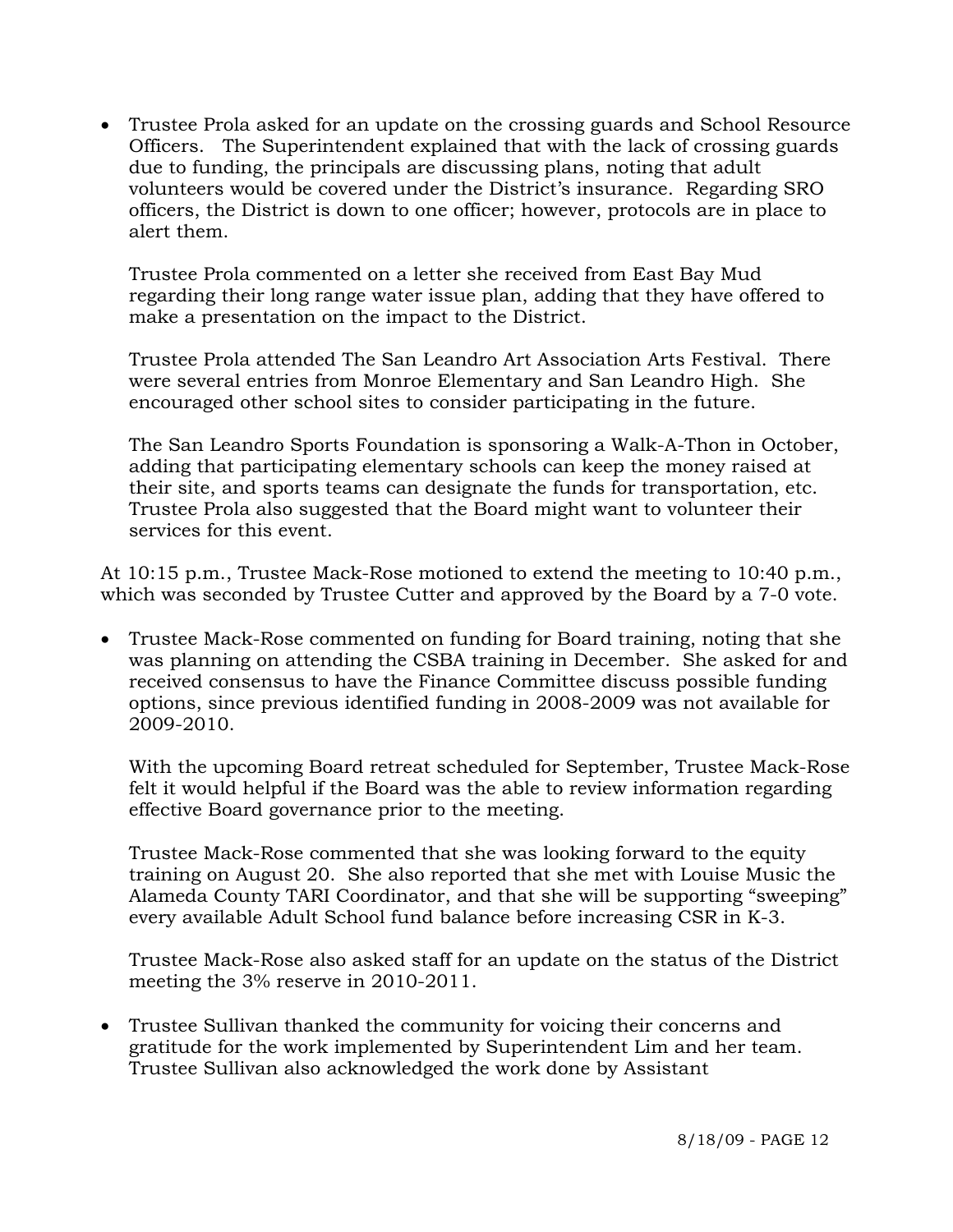Superintendent Chin-Bendib for CSR despite the fact that further cuts are most likely eminent.

- Trustee Almonte shared a letter he received from AC Transit regarding their proposed service changes scheduled to take place in January 2010. A workshop is scheduled to receive feedback on the specific proposals prior to the public hearing and final Board decision. Trustee Almonte will forward the date and time of the workshop to the Board.
- Trustee Katz-Lacabe noted that if the Board is interested in viewing sample released STAR questions they can log on to starsamplequestions.org where actual questions by grade level, subject, and performance level can be accessed. Piggybacking on that, Trustee Hague noted that released test questions from 2003 through 2008 California Standard Tests (CSTs) have been posted on the California Department of Education website.